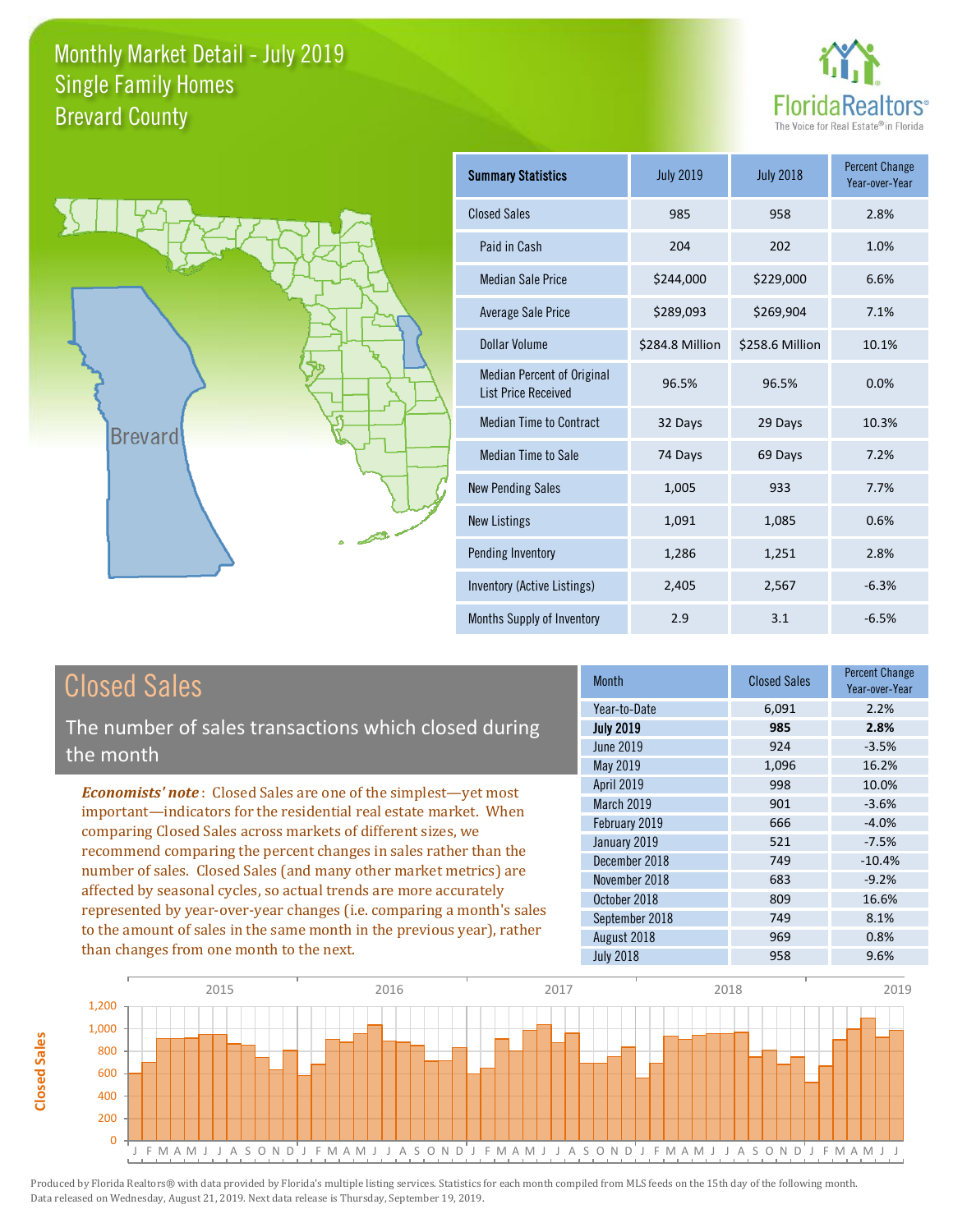

| Cash Sales                                                                     | <b>Month</b>      | Cash Sales | <b>Percent Change</b><br>Year-over-Year |
|--------------------------------------------------------------------------------|-------------------|------------|-----------------------------------------|
|                                                                                | Year-to-Date      | 1,333      | $-0.4%$                                 |
| The number of Closed Sales during the month in which                           | <b>July 2019</b>  | 204        | 1.0%                                    |
|                                                                                | June 2019         | 175        | $-9.3%$                                 |
| buyers exclusively paid in cash                                                | May 2019          | 229        | 12.3%                                   |
|                                                                                | <b>April 2019</b> | 208        | 14.3%                                   |
|                                                                                | <b>March 2019</b> | 187        | $-10.5%$                                |
| <b>Economists' note:</b> Cash Sales can be a useful indicator of the extent to | February 2019     | 179        | $-7.3%$                                 |
| which investors are participating in the market. Why? Investors are            | January 2019      | 151        | $-2.6%$                                 |
| far more likely to have the funds to purchase a home available up front,       | December 2018     | 176        | $-8.8%$                                 |
| whereas the typical homebuyer requires a mortgage or some other                | November 2018     | 150        | $-17.1%$                                |
| form of financing. There are, of course, many possible exceptions, so          | October 2018      | 219        | 31.9%                                   |
| this statistic should be interpreted with care.                                | September 2018    | 184        | 15.7%                                   |



### Cash Sales as a Percentage of Closed Sales

The percentage of Closed Sales during the month which were Cash Sales

*Economists' note* : This statistic is simply another way of viewing Cash Sales. The remaining percentages of Closed Sales (i.e. those not paid fully in cash) each month involved some sort of financing, such as mortgages, owner/seller financing, assumed loans, etc.

| <b>Month</b>     | <b>Percent of Closed</b><br>Sales Paid in Cash | <b>Percent Change</b><br>Year-over-Year |
|------------------|------------------------------------------------|-----------------------------------------|
| Year-to-Date     | 21.9%                                          | $-2.7%$                                 |
| <b>July 2019</b> | 20.7%                                          | $-1.9%$                                 |
| <b>June 2019</b> | 18.9%                                          | $-6.0%$                                 |
| May 2019         | 20.9%                                          | $-3.2%$                                 |
| April 2019       | 20.8%                                          | 3.5%                                    |
| March 2019       | 20.8%                                          | $-7.1%$                                 |
| February 2019    | 26.9%                                          | $-3.2%$                                 |
| January 2019     | 29.0%                                          | 5.5%                                    |
| December 2018    | 23.5%                                          | 1.7%                                    |
| November 2018    | 22.0%                                          | $-8.7%$                                 |
| October 2018     | 27.1%                                          | 13.4%                                   |
| September 2018   | 24.6%                                          | 7.4%                                    |
| August 2018      | 22.8%                                          | $-4.6%$                                 |
| <b>July 2018</b> | 21.1%                                          | $-8.3%$                                 |

August 2018 221 -3.9%

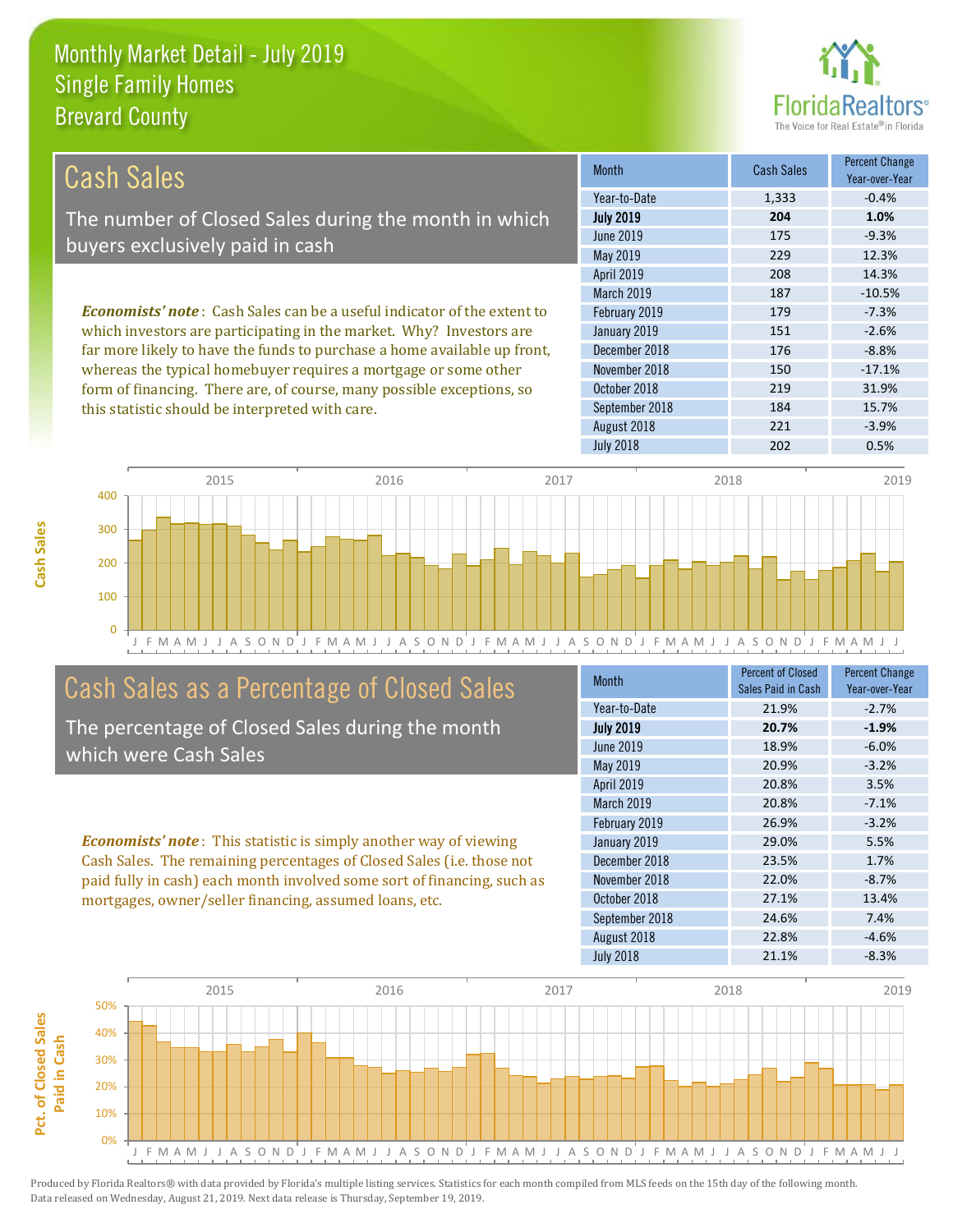

| <b>Median Sale Price</b>                                              |                                                    | <b>Month</b>                                                              | <b>Median Sale Price</b> | <b>Percent Change</b><br>Year-over-Year |           |         |
|-----------------------------------------------------------------------|----------------------------------------------------|---------------------------------------------------------------------------|--------------------------|-----------------------------------------|-----------|---------|
|                                                                       |                                                    |                                                                           |                          | Year-to-Date                            | \$236,500 | 4.2%    |
|                                                                       |                                                    | The median sale price reported for the month (i.e. 50%                    |                          | <b>July 2019</b>                        | \$244,000 | 6.6%    |
|                                                                       |                                                    | of sales were above and 50% of sales were below)                          |                          | <b>June 2019</b>                        | \$248,000 | 7.8%    |
|                                                                       |                                                    |                                                                           |                          | May 2019                                | \$239,208 | 6.3%    |
|                                                                       |                                                    |                                                                           |                          | <b>April 2019</b>                       | \$238,000 | 4.6%    |
|                                                                       |                                                    | <b>Economists' note:</b> Median Sale Price is our preferred summary       |                          | March 2019                              | \$227,700 | $-1.0%$ |
|                                                                       |                                                    | statistic for price activity because, unlike Average Sale Price, Median   |                          | February 2019                           | \$230,000 | 0.0%    |
| Sale Price is not sensitive to high sale prices for small numbers of  |                                                    | January 2019                                                              | \$228,463                | 6.3%                                    |           |         |
| homes that may not be characteristic of the market area. Keep in mind |                                                    | December 2018                                                             | \$229,000                | 0.5%                                    |           |         |
| that median price trends over time are not always solely caused by    |                                                    | November 2018                                                             | \$225,295                | 3.3%                                    |           |         |
|                                                                       |                                                    | changes in the general value of local real estate. Median sale price only |                          | October 2018                            | \$230,000 | 17.9%   |
|                                                                       |                                                    | reflects the values of the homes that sold each month, and the mix of     |                          | September 2018                          | \$235,000 | 9.3%    |
|                                                                       | the types of homes that sell can change over time. |                                                                           | August 2018              | \$235,000                               | 5.6%      |         |
|                                                                       |                                                    |                                                                           |                          | <b>July 2018</b>                        | \$229,000 | 4.1%    |
| $\lambda$ 2234                                                        | 2015                                               | 2016                                                                      | 2017                     |                                         | 2018      | 2019    |



### Average Sale Price

The average sale price reported for the month (i.e. total sales in dollars divided by the number of sales)

*Economists' note* : Usually, we prefer Median Sale Price over Average Sale Price as a summary statistic for home prices. However, Average Sale Price does have its uses—particularly when it is analyzed alongside the Median Sale Price. For one, the relative difference between the two statistics can provide some insight into the market for higher-end homes in an area.

| <b>Month</b>     | <b>Average Sale Price</b> | <b>Percent Change</b><br>Year-over-Year |
|------------------|---------------------------|-----------------------------------------|
| Year-to-Date     | \$281,941                 | 3.6%                                    |
| <b>July 2019</b> | \$289,093                 | 7.1%                                    |
| <b>June 2019</b> | \$292,226                 | 6.5%                                    |
| May 2019         | \$286,339                 | 5.1%                                    |
| April 2019       | \$281,691                 | 3.8%                                    |
| March 2019       | \$273,882                 | 0.6%                                    |
| February 2019    | \$274,662                 | $-3.8%$                                 |
| January 2019     | \$264,648                 | 3.5%                                    |
| December 2018    | \$275,614                 | 1.4%                                    |
| November 2018    | \$269,466                 | 8.6%                                    |
| October 2018     | \$276,142                 | 9.8%                                    |
| September 2018   | \$273,823                 | 3.8%                                    |
| August 2018      | \$272,783                 | 3.3%                                    |
| <b>July 2018</b> | \$269,904                 | 4.0%                                    |



**Median Sale Price** 

**Average Sale Price**

**Average Sale Price**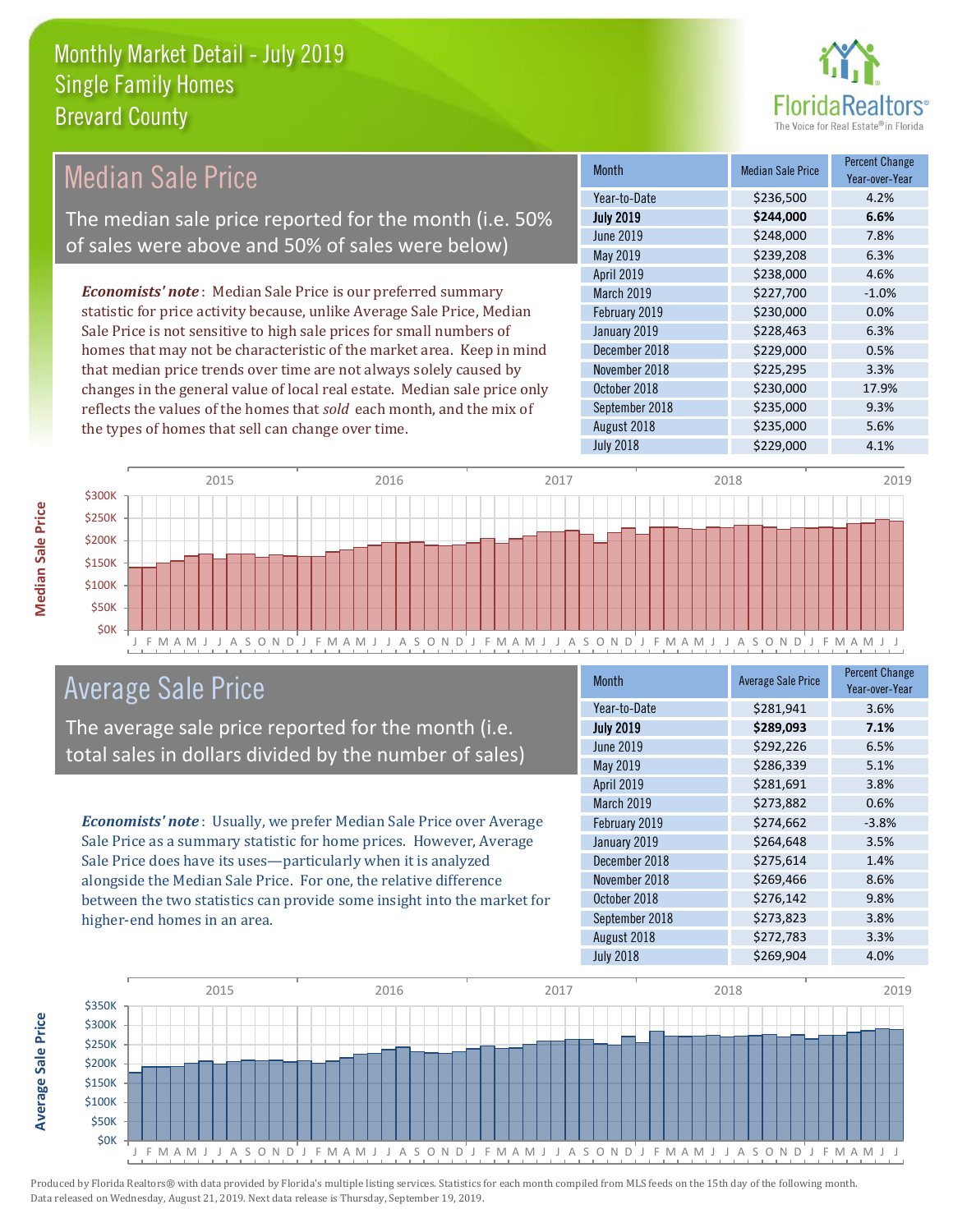

### ollar Volume

The sum of the sale prices for all sales which closed during the month

*Economists' note* : Dollar Volume is simply the sum of all sale prices in a given time period, and can quickly be calculated by multiplying Closed Sales by Average Sale Price. It is a strong indicator of the health of the real estate industry in a market, and is of particular interest to real estate professionals, investors, analysts, and government agencies. Potential home sellers and home buyers, on the other hand, will likely be better served by paying attention to trends in the two components of Dollar Volume (i.e. sales and prices) individually.

| <b>Month</b>     | <b>Dollar Volume</b> | <b>Percent Change</b><br>Year-over-Year |
|------------------|----------------------|-----------------------------------------|
| Year-to-Date     | \$1.7 Billion        | 5.9%                                    |
| <b>July 2019</b> | \$284.8 Million      | 10.1%                                   |
| <b>June 2019</b> | \$270.0 Million      | 2.7%                                    |
| May 2019         | \$313.8 Million      | 22.2%                                   |
| April 2019       | \$281.1 Million      | 14.2%                                   |
| March 2019       | \$246.8 Million      | $-3.0%$                                 |
| February 2019    | \$182.9 Million      | $-7.6%$                                 |
| January 2019     | \$137.9 Million      | $-4.2%$                                 |
| December 2018    | \$206.4 Million      | $-9.2%$                                 |
| November 2018    | \$184.0 Million      | $-1.4%$                                 |
| October 2018     | \$223.4 Million      | 28.0%                                   |
| September 2018   | \$205.1 Million      | 12.2%                                   |
| August 2018      | \$264.3 Million      | 4.2%                                    |
| <b>July 2018</b> | \$258.6 Million      | 14.0%                                   |



### Median Percent of Original List Price Received

The median of the sale price (as a percentage of the original list price) across all properties selling during the month

*Economists' note* : The Median Percent of Original List Price Received is useful as an indicator of market recovery, since it typically rises as buyers realize that the market may be moving away from them and they need to match the selling price (or better it) in order to get a contract on the house. This is usually the last measure to indicate a market has shifted from down to up, so it is what we would call a *lagging* indicator.

| <b>Month</b>     | Med. Pct. of Orig.<br><b>List Price Received</b> | <b>Percent Change</b><br>Year-over-Year |
|------------------|--------------------------------------------------|-----------------------------------------|
| Year-to-Date     | 96.0%                                            | $-0.6%$                                 |
| <b>July 2019</b> | 96.5%                                            | 0.0%                                    |
| <b>June 2019</b> | 96.7%                                            | $-0.2%$                                 |
| May 2019         | 96.0%                                            | $-0.7%$                                 |
| April 2019       | 95.9%                                            | $-0.9%$                                 |
| March 2019       | 95.8%                                            | $-1.1%$                                 |
| February 2019    | 95.3%                                            | $-0.7%$                                 |
| January 2019     | 95.1%                                            | $-0.7%$                                 |
| December 2018    | 95.4%                                            | $-1.2%$                                 |
| November 2018    | 96.0%                                            | $-0.6%$                                 |
| October 2018     | 96.0%                                            | $-0.1%$                                 |
| September 2018   | 96.5%                                            | 0.0%                                    |
| August 2018      | 96.6%                                            | $-0.2%$                                 |
| <b>July 2018</b> | 96.5%                                            | $-0.5%$                                 |

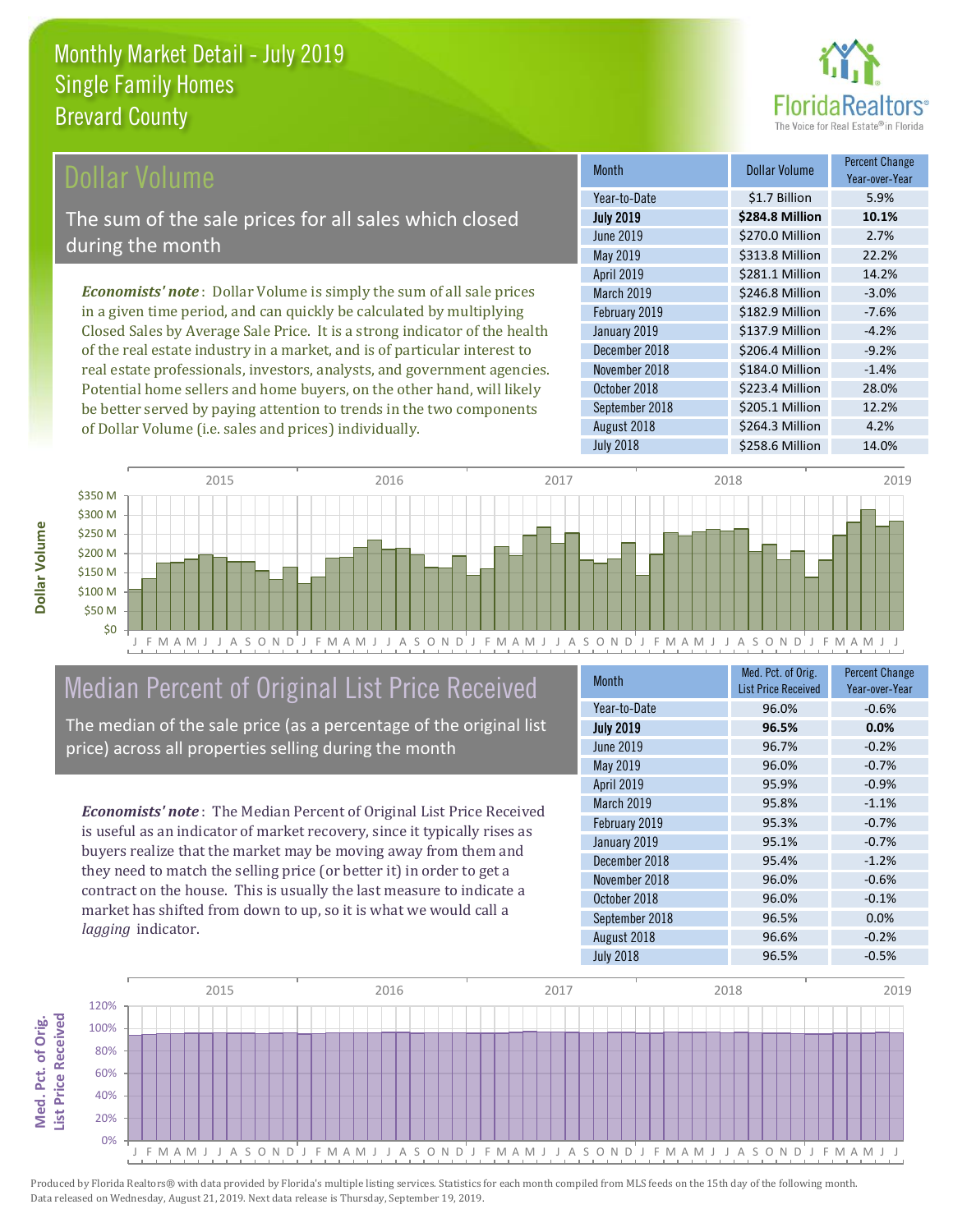

### Median Time to Contract

The median number of days between the listing date and contract date for all Closed Sales during the month

*Economists' note* : Like Time to Sale, Time to Contract is a measure of the length of the home selling process calculated for sales which closed during the month. The difference is that Time to Contract measures the number of days between the initial listing of a property and the signing of the contract which eventually led to the closing of the sale. When the gap between Median Time to Contract and Median Time to Sale grows, it is usually a sign of longer closing times and/or declining numbers of cash sales.

| <b>Month</b>     | Median Time to<br>Contract | <b>Percent Change</b><br>Year-over-Year |
|------------------|----------------------------|-----------------------------------------|
| Year-to-Date     | 41 Days                    | 41.4%                                   |
| <b>July 2019</b> | 32 Days                    | 10.3%                                   |
| <b>June 2019</b> | 36 Days                    | 38.5%                                   |
| May 2019         | 38 Days                    | 40.7%                                   |
| April 2019       | 41 Days                    | 51.9%                                   |
| March 2019       | 49 Days                    | 63.3%                                   |
| February 2019    | 57 Days                    | 46.2%                                   |
| January 2019     | 54 Days                    | 45.9%                                   |
| December 2018    | 44 Days                    | 57.1%                                   |
| November 2018    | 39 Days                    | 30.0%                                   |
| October 2018     | 34 Days                    | 0.0%                                    |
| September 2018   | 30 Days                    | 11.1%                                   |
| August 2018      | 32 Days                    | 28.0%                                   |
| <b>July 2018</b> | 29 Days                    | 45.0%                                   |



### Median Time to Sale

**Median Time to Contract**

**Median Time to** 

The median number of days between the listing date and closing date for all Closed Sales during the month

*Economists' note* : Time to Sale is a measure of the length of the home selling process, calculated as the number of days between the initial listing of a property and the closing of the sale. *Median* Time to Sale is the amount of time the "middle" property selling this month was on the market. That is, 50% of homes selling this month took *less* time to sell, and 50% of homes took *more* time to sell. Median Time to Sale gives a more accurate picture than Average Time to Sale, which can be skewed upward by small numbers of properties taking an abnormally long time to sell.

| <b>Month</b>      | <b>Median Time to Sale</b> | <b>Percent Change</b><br>Year-over-Year |
|-------------------|----------------------------|-----------------------------------------|
| Year-to-Date      | 81 Days                    | 14.1%                                   |
| <b>July 2019</b>  | 74 Days                    | 7.2%                                    |
| <b>June 2019</b>  | 75 Days                    | 11.9%                                   |
| May 2019          | 79 Days                    | 17.9%                                   |
| <b>April 2019</b> | 79 Days                    | 19.7%                                   |
| March 2019        | 90 Days                    | 30.4%                                   |
| February 2019     | 94 Days                    | 13.3%                                   |
| January 2019      | 92 Days                    | 16.5%                                   |
| December 2018     | 82 Days                    | 22.4%                                   |
| November 2018     | 79 Days                    | 6.8%                                    |
| October 2018      | 73 Days                    | $-8.8%$                                 |
| September 2018    | 71 Days                    | $-2.7%$                                 |
| August 2018       | 71 Days                    | 6.0%                                    |
| <b>July 2018</b>  | 69 Days                    | 7.8%                                    |

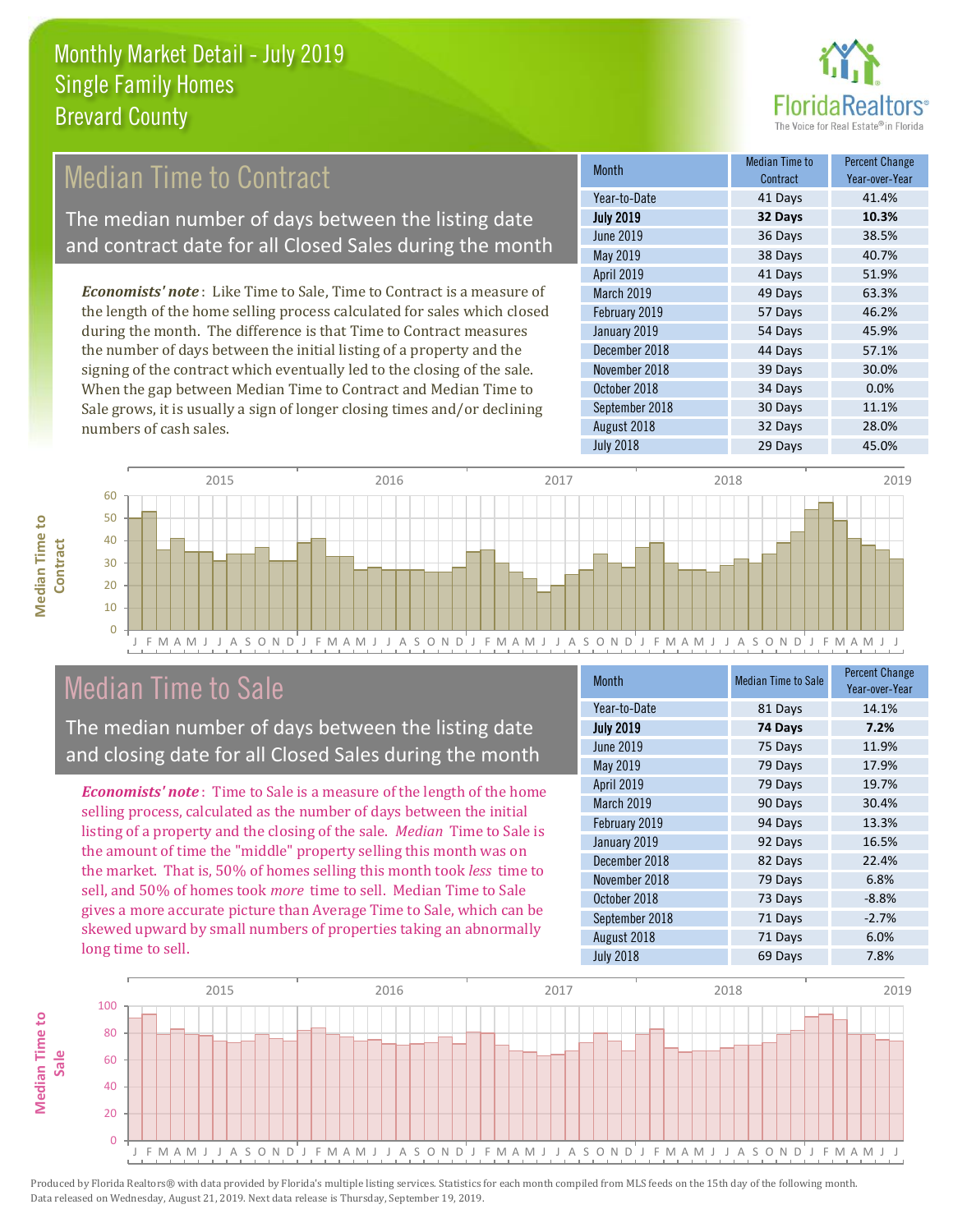

| <b>New Pending Sales</b>                                                       | <b>Month</b>      | <b>New Pending Sales</b> | <b>Percent Change</b><br>Year-over-Year |
|--------------------------------------------------------------------------------|-------------------|--------------------------|-----------------------------------------|
|                                                                                | Year-to-Date      | 7.074                    | 3.4%                                    |
| The number of listed properties that went under                                | <b>July 2019</b>  | 1,005                    | 7.7%                                    |
| contract during the month                                                      | June 2019         | 988                      | 0.3%                                    |
|                                                                                | May 2019          | 1,022                    | $-1.5%$                                 |
|                                                                                | <b>April 2019</b> | 1,138                    | 10.7%                                   |
| <b>Economists' note</b> : Because of the typical length of time it takes for a | <b>March 2019</b> | 1,145                    | 10.7%                                   |
| sale to close, economists consider Pending Sales to be a decent                | February 2019     | 925                      | 2.1%                                    |
| indicator of potential future Closed Sales. It is important to bear in         | January 2019      | 851                      | $-7.4%$                                 |
| mind, however, that not all Pending Sales will be closed successfully.         | December 2018     | 612                      | $-6.7%$                                 |
| So, the effectiveness of Pending Sales as a future indicator of Closed         | November 2018     | 674                      | $-14.7%$                                |
| Sales is susceptible to changes in market conditions such as the               | October 2018      | 762                      | $-11.3%$                                |



# New Listings

distressed properties for sale.

The number of properties put onto the market during the month

availability of financing for homebuyers and the inventory of

*Economists' note* : New Listings tend to rise in delayed response to increasing prices, so they are often seen as a lagging indicator of market health. As prices rise, potential sellers raise their estimations of value—and in the most recent cycle, rising prices have freed up many potential sellers who were previously underwater on their mortgages. Note that in our calculations, we take care to not include properties that were recently taken off the market and quickly relisted, since these are not really *new* listings.

| <b>Month</b>      | <b>New Listings</b> | <b>Percent Change</b><br>Year-over-Year |
|-------------------|---------------------|-----------------------------------------|
| Year-to-Date      | 7,589               | $-5.7%$                                 |
| <b>July 2019</b>  | 1,091               | 0.6%                                    |
| <b>June 2019</b>  | 1,023               | $-10.3%$                                |
| May 2019          | 1,122               | $-16.0%$                                |
| April 2019        | 1,088               | $-5.9%$                                 |
| <b>March 2019</b> | 1,121               | $-7.7%$                                 |
| February 2019     | 1,060               | 2.3%                                    |
| January 2019      | 1,084               | 0.6%                                    |
| December 2018     | 700                 | 0.7%                                    |
| November 2018     | 948                 | 1.9%                                    |
| October 2018      | 1,050               | 12.2%                                   |
| September 2018    | 932                 | 49.4%                                   |
| August 2018       | 1,215               | 13.4%                                   |
| <b>July 2018</b>  | 1,085               | $-9.4%$                                 |

September 2018 795 47.8% August 2018 **902** -10.2% July 2018 **933** -6.2%



Produced by Florida Realtors® with data provided by Florida's multiple listing services. Statistics for each month compiled from MLS feeds on the 15th day of the following month. Data released on Wednesday, August 21, 2019. Next data release is Thursday, September 19, 2019.

**New Listings**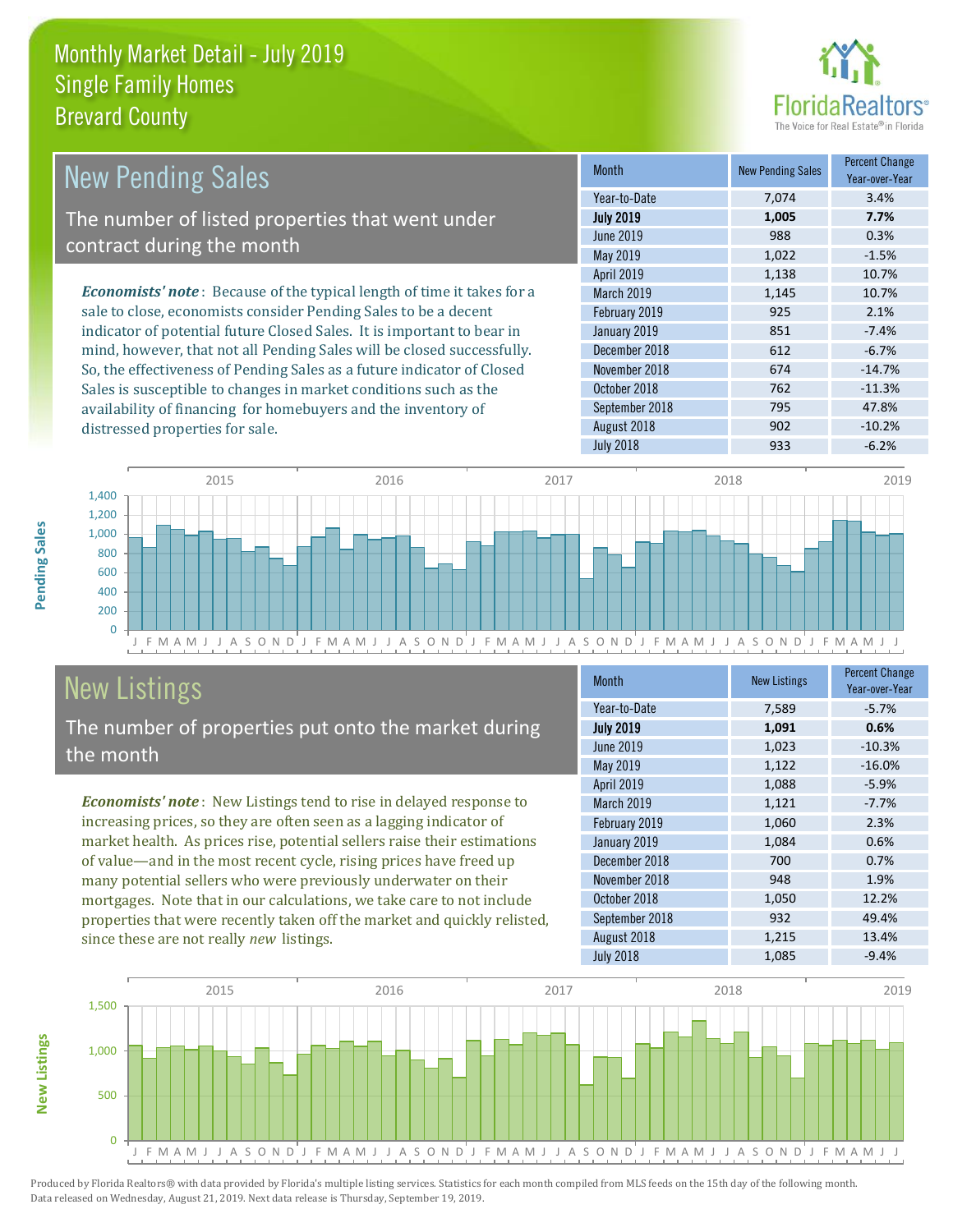

## *Economists' note* : There are a number of ways to define and calculate Inventory (Active Listings) The number of property listings active at the end of the month

Inventory. Our method is to simply count the number of active listings on the last day of the month, and hold this number to compare with the same month the following year. Inventory rises when New Listings are outpacing the number of listings that go off-market (regardless of whether they actually sell). Likewise, it falls when New Listings aren't keeping up with the rate at which homes are going off-market.

| <b>Month</b>             | Inventory | <b>Percent Change</b><br>Year-over-Year |
|--------------------------|-----------|-----------------------------------------|
| <b>YTD (Monthly Avg)</b> | 2,664     | 10.3%                                   |
| <b>July 2019</b>         | 2,405     | $-6.3%$                                 |
| <b>June 2019</b>         | 2,433     | $-3.3%$                                 |
| May 2019                 | 2,553     | $-0.2%$                                 |
| April 2019               | 2,586     | 7.7%                                    |
| March 2019               | 2,769     | 18.8%                                   |
| February 2019            | 2,954     | 31.6%                                   |
| January 2019             | 2,947     | 29.1%                                   |
| December 2018            | 2,808     | 29.6%                                   |
| November 2018            | 2,917     | 29.1%                                   |
| October 2018             | 2,806     | 26.1%                                   |
| September 2018           | 2,630     | 16.1%                                   |
| August 2018              | 2,729     | 20.5%                                   |
| <b>July 2018</b>         | 2,567     | 11.6%                                   |



### Months Supply of Inventory

An estimate of the number of months it will take to deplete the current Inventory given recent sales rates

*Economists' note* : MSI is a useful indicator of market conditions. The benchmark for a balanced market (favoring neither buyer nor seller) is 5.5 months of inventory. Anything higher is traditionally a buyers' market, and anything lower is a sellers' market. There is no single accepted way of calculating MSI. A common method is to divide current Inventory by the most recent month's Closed Sales count, but this count is a usually poor predictor of future Closed Sales due to seasonal cycles. To eliminate seasonal effects, we use the 12-month average of monthly Closed Sales instead.

| <b>Month</b>             | <b>Months Supply</b> | <b>Percent Change</b><br>Year-over-Year |
|--------------------------|----------------------|-----------------------------------------|
| <b>YTD (Monthly Avg)</b> | 3.2                  | 10.3%                                   |
| <b>July 2019</b>         | 2.9                  | $-6.5%$                                 |
| <b>June 2019</b>         | 2.9                  | $-6.5%$                                 |
| May 2019                 | 3.0                  | $-3.2%$                                 |
| April 2019               | 3.1                  | 6.9%                                    |
| March 2019               | 3.4                  | 21.4%                                   |
| February 2019            | 3.6                  | 33.3%                                   |
| January 2019             | 3.6                  | 28.6%                                   |
| December 2018            | 3.4                  | 25.9%                                   |
| November 2018            | 3.5                  | 25.0%                                   |
| October 2018             | 3.3                  | 22.2%                                   |
| September 2018           | 3.2                  | 14.3%                                   |
| August 2018              | 3.3                  | 22.2%                                   |
| <b>July 2018</b>         | 3.1                  | 10.7%                                   |



**Inventory**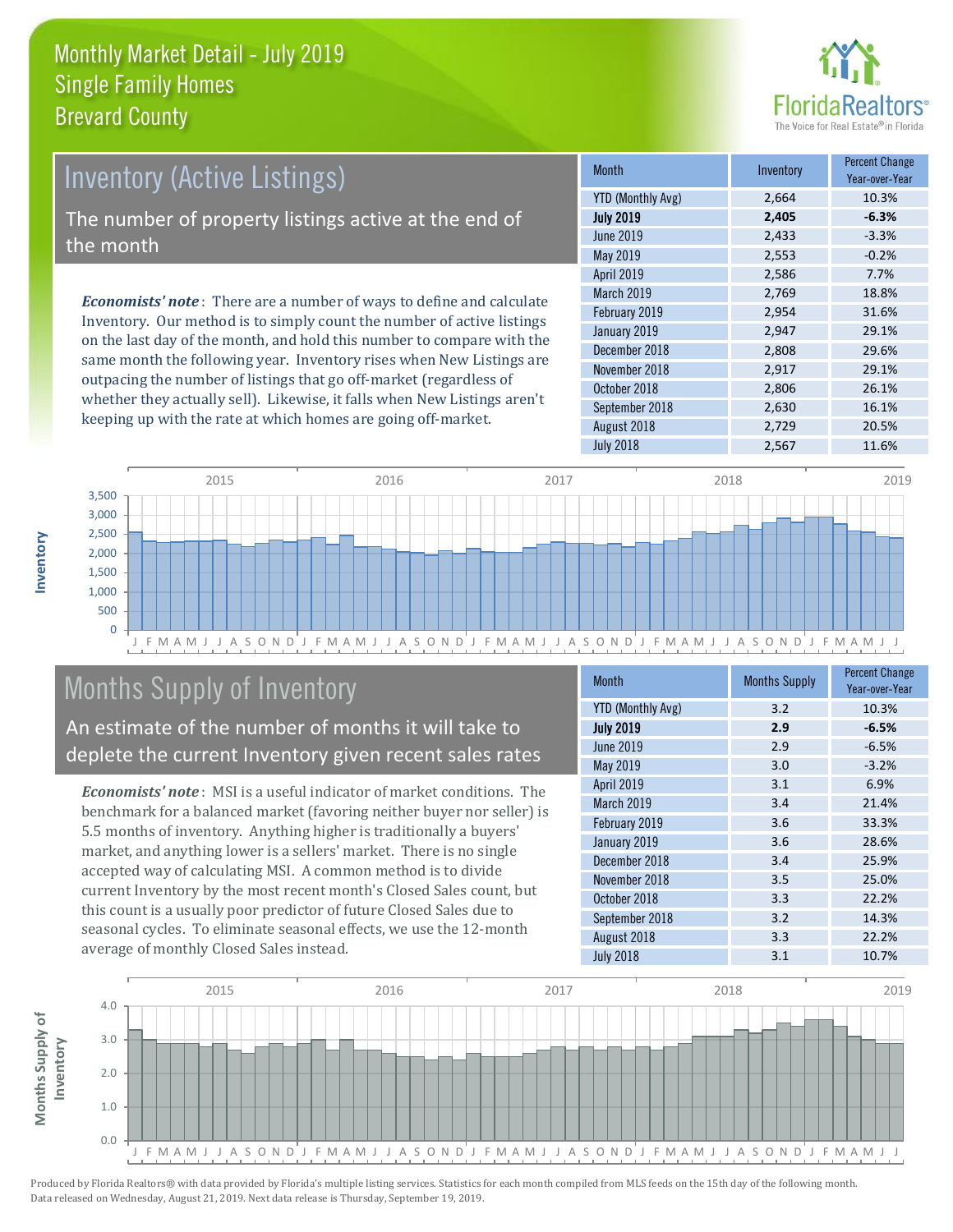

#### *Economists' note:* Closed Sales are one of the simplest—yet most important—indicators for the residential real estate market. When comparing Closed Sales across markets of different sizes, we recommend comparing the percent changes in sales rather than the number of sales. Closed Sales (and many other market metrics) are affected by seasonal cycles, so actual trends are more accurately represented by year-over-year changes (i.e. comparing a month's sales to the amount of sales in the same month in the previous year), rather than changes from one month to the next. \$1,000,000 or more 11 10.0% \$250,000 - \$299,999 141 2.9% \$300,000 - \$399,999 167 16.8% \$400,000 - \$599,999 114 35.7% \$600,000 - \$999,999 33 3.1% \$150,000 - \$199,999 225 1.4% \$200,000 - \$249,999 200 8.1% \$100,000 - \$149,999 73 -34.8% Sale Price Closed Sales Percent Change Year-over-Year Less than \$50,000 2 33.3% \$50,000 - \$99,999 19 -36.7% Closed Sales by Sale Price The number of sales transactions which closed during the month



#### Median Time to Contract by Sale Price The median number of days between the listing date and contract date for all Closed Sales during the month

*Economists' note* : Like Time to Sale, Time to Contract is a measure of the length of the home selling process calculated for sales which closed during the month. The difference is that Time to Contract measures the number of days between the initial listing of a property and the signing of the contract which eventually led to the closing of the sale. When the gap between Median Time to Contract and Median Time to Sale grows, it is usually a sign of longer closing times and/or declining numbers of cash sales.

| Sale Price            | Median Time to<br>Contract | Percent Change<br>Year-over-Year |
|-----------------------|----------------------------|----------------------------------|
| Less than \$50,000    | 84 Days                    | 1100.0%                          |
| $$50,000 - $99,999$   | 10 Days                    | $-78.3%$                         |
| $$100,000 - $149,999$ | 54 Days                    | 237.5%                           |
| $$150,000 - $199,999$ | 24 Days                    | $-4.0%$                          |
| \$200,000 - \$249,999 | 26 Days                    | $-10.3%$                         |
| \$250,000 - \$299,999 | 43 Days                    | 87.0%                            |
| \$300,000 - \$399,999 | 35 Days                    | 2.9%                             |
| \$400,000 - \$599,999 | 35 Days                    | $-2.8%$                          |
| \$600,000 - \$999,999 | 105 Days                   | 32.9%                            |
| \$1,000,000 or more   | 42 Days                    | -75.9%                           |



Produced by Florida Realtors® with data provided by Florida's multiple listing services. Statistics for each month compiled from MLS feeds on the 15th day of the following month. Data released on Wednesday, August 21, 2019. Next data release is Thursday, September 19, 2019.

**Median Time to Contract**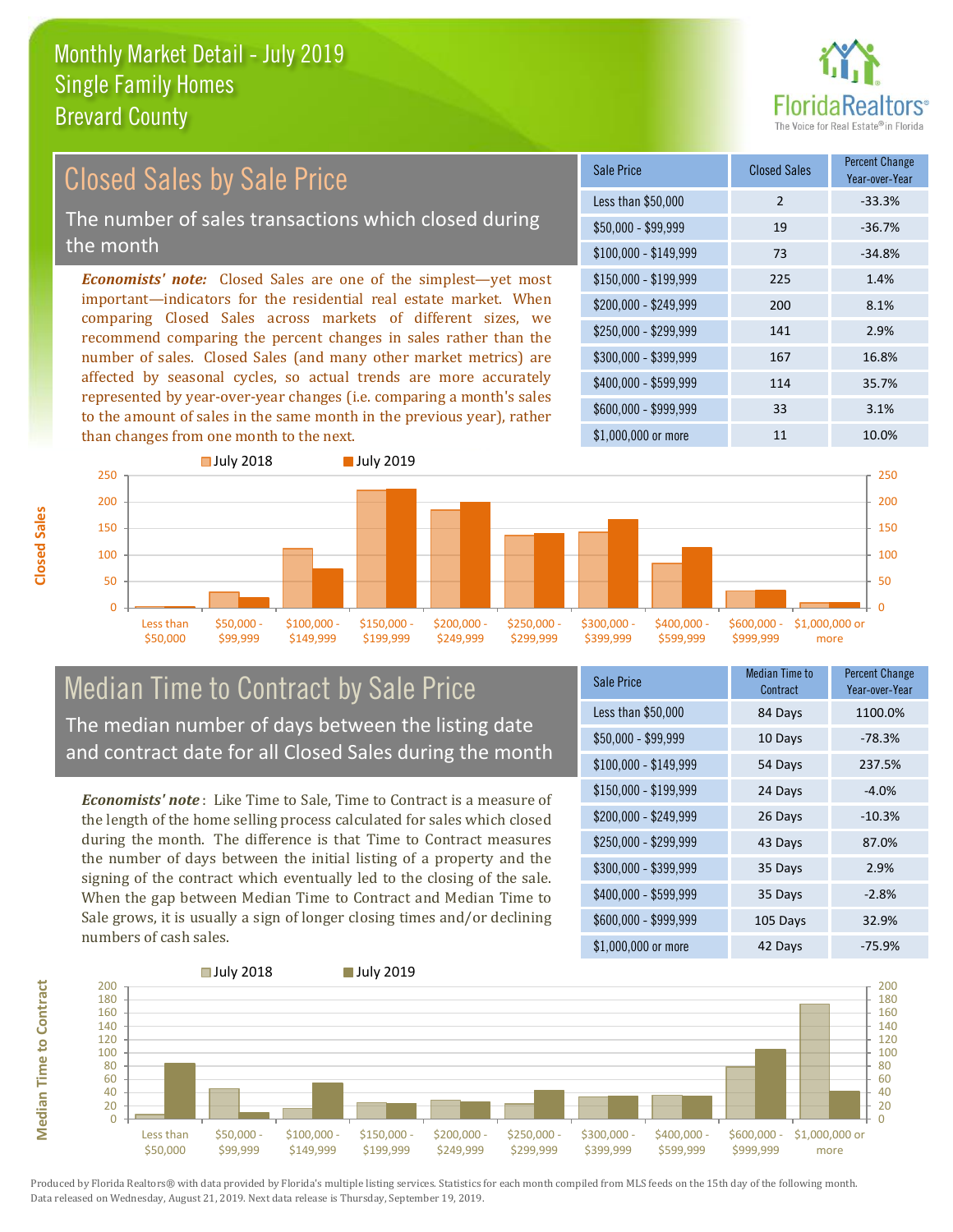

### New Listings by Initial Listing Price The number of properties put onto the market during

the month

*Economists' note:* New Listings tend to rise in delayed response to increasing prices, so they are often seen as a lagging indicator of market health. As prices rise, potential sellers raise their estimations of value—and in the most recent cycle, rising prices have freed up many potential sellers who were previously underwater on their mortgages. Note that in our calculations, we take care to not include properties that were recently taken off the market and quickly relisted, since these are not really *new* listings.

| <b>Initial Listing Price</b> | <b>New Listings</b> | <b>Percent Change</b><br>Year-over-Year |
|------------------------------|---------------------|-----------------------------------------|
| Less than \$50,000           | $\Omega$            | N/A                                     |
| $$50,000 - $99,999$          | 16                  | $-38.5%$                                |
| $$100,000 - $149,999$        | 82                  | $-29.9%$                                |
| $$150,000 - $199,999$        | 227                 | $-17.5%$                                |
| \$200,000 - \$249,999        | 234                 | 29.3%                                   |
| \$250,000 - \$299,999        | 166                 | 14.5%                                   |
| \$300,000 - \$399,999        | 170                 | 3.7%                                    |
| \$400,000 - \$599,999        | 130                 | 7.4%                                    |
| \$600,000 - \$999,999        | 53                  | 35.9%                                   |
| \$1,000,000 or more          | 13                  | $-23.5%$                                |



#### Inventory by Current Listing Price The number of property listings active at the end of the month

*Economists' note* : There are a number of ways to define and calculate Inventory. Our method is to simply count the number of active listings on the last day of the month, and hold this number to compare with the same month the following year. Inventory rises when New Listings are outpacing the number of listings that go off-market (regardless of whether they actually sell). Likewise, it falls when New Listings aren't keeping up with the rate at which homes are going off-market.

| <b>Current Listing Price</b> | Inventory | <b>Percent Change</b><br>Year-over-Year |
|------------------------------|-----------|-----------------------------------------|
| Less than \$50,000           | 4         | $-20.0%$                                |
| $$50,000 - $99,999$          | 32        | $-11.1%$                                |
| $$100,000 - $149,999$        | 126       | $-25.4%$                                |
| $$150,000 - $199,999$        | 332       | $-23.5%$                                |
| \$200,000 - \$249,999        | 370       | $-1.1%$                                 |
| \$250,000 - \$299,999        | 352       | 17.7%                                   |
| \$300,000 - \$399,999        | 380       | $-14.0%$                                |
| \$400,000 - \$599,999        | 418       | $-1.2%$                                 |
| \$600,000 - \$999,999        | 272       | 10.1%                                   |
| \$1,000,000 or more          | 119       | $-13.8%$                                |



Produced by Florida Realtors® with data provided by Florida's multiple listing services. Statistics for each month compiled from MLS feeds on the 15th day of the following month. Data released on Wednesday, August 21, 2019. Next data release is Thursday, September 19, 2019.

**Inventory**